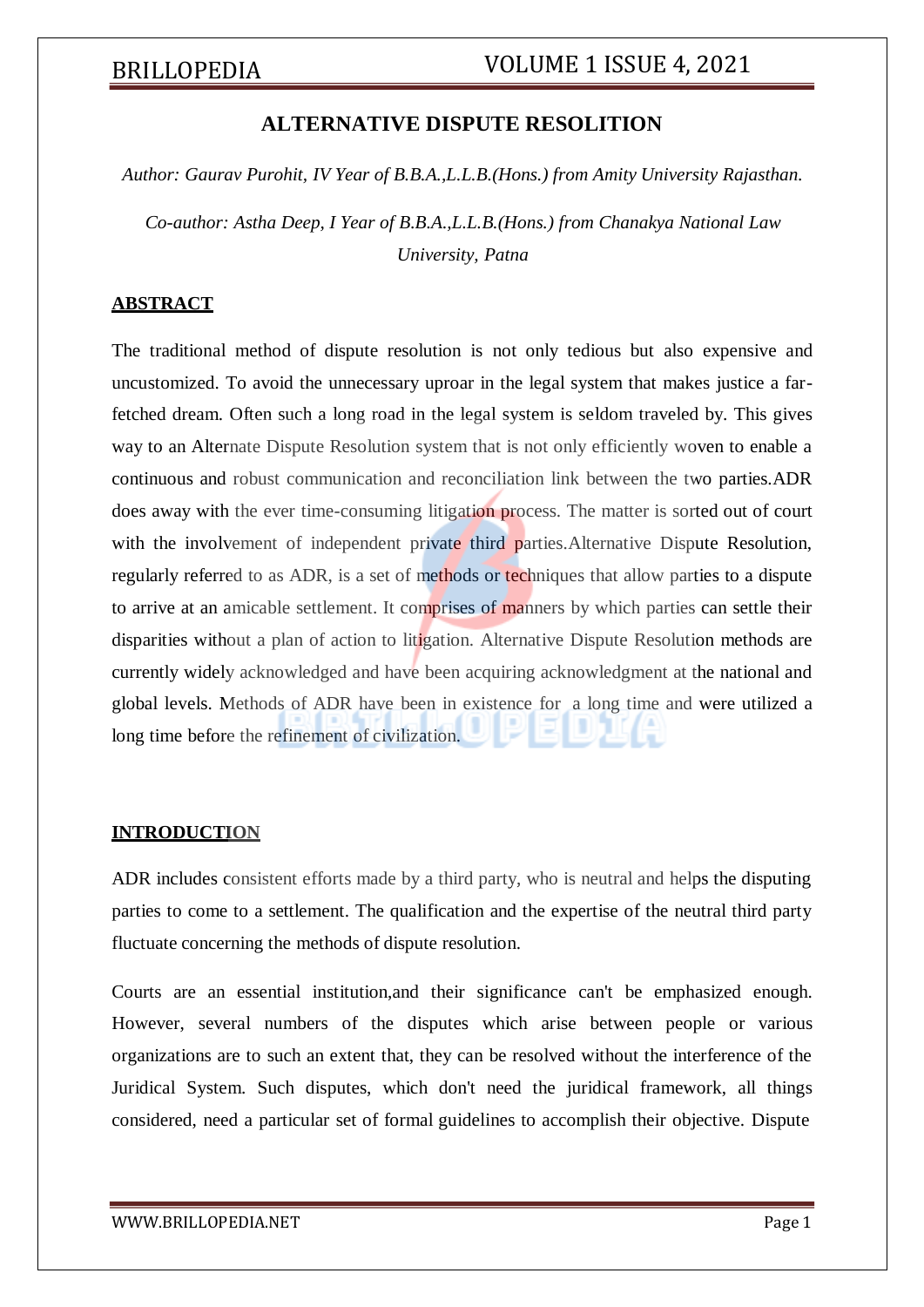resolution settles the disputes and conflicts that arise among people or organizations. Thus, the burden of the judiciary is reduced.

The main types of dispute resolution that comes under it are-

- **Mediation-** In this system an individual third party steps to coordinate and communicate and provide a medium for the same. The insurer and the insured find a way of a mutually acceptable outcome. It doesn't tell which party is right or wrong or provides a concrete inclined agreement; instead, it adds a communication structure between the aggrieved parties for redressal.
- **Arbitration** An arbitrator listens to the argument in a neutral and unbiased way. It collects evidence, decides the outcome of the dispute can be binding or non-binding Arbitration causes less cost as it is time-bound, experts from the fields are appointed so that the matter is categorically solved. Parties can determine their procedure, and the proceedings are held in private.

# **ADVANTAGES AND DISADVANTAGES OF ADR**

Advantages are many, but a system always has both a boon and bane. Even though its time saving and inexpensive, it becomes troublesome and overbearing. Mediators' role is primary this can be good and bad, because if the mediator turns to be on the insurer side, the decision may be affected accordingly.

ADR is primarily free from technicalities that are generally present in the court system. The parties are free willing to discuss opinions without having a fear of the matter being disclosed. There is also no feeling of enmity since the grievances are redressed, and the relationship is also not affected.ADR is more bent towards multi-party disputes. So that all parties can put forward their grievances on the table. A more comprehensive range of doubts and discussions are addressed, so that future interests are also met. A type of case may be complex, which means sit might get sorted as a matter of time and discussion.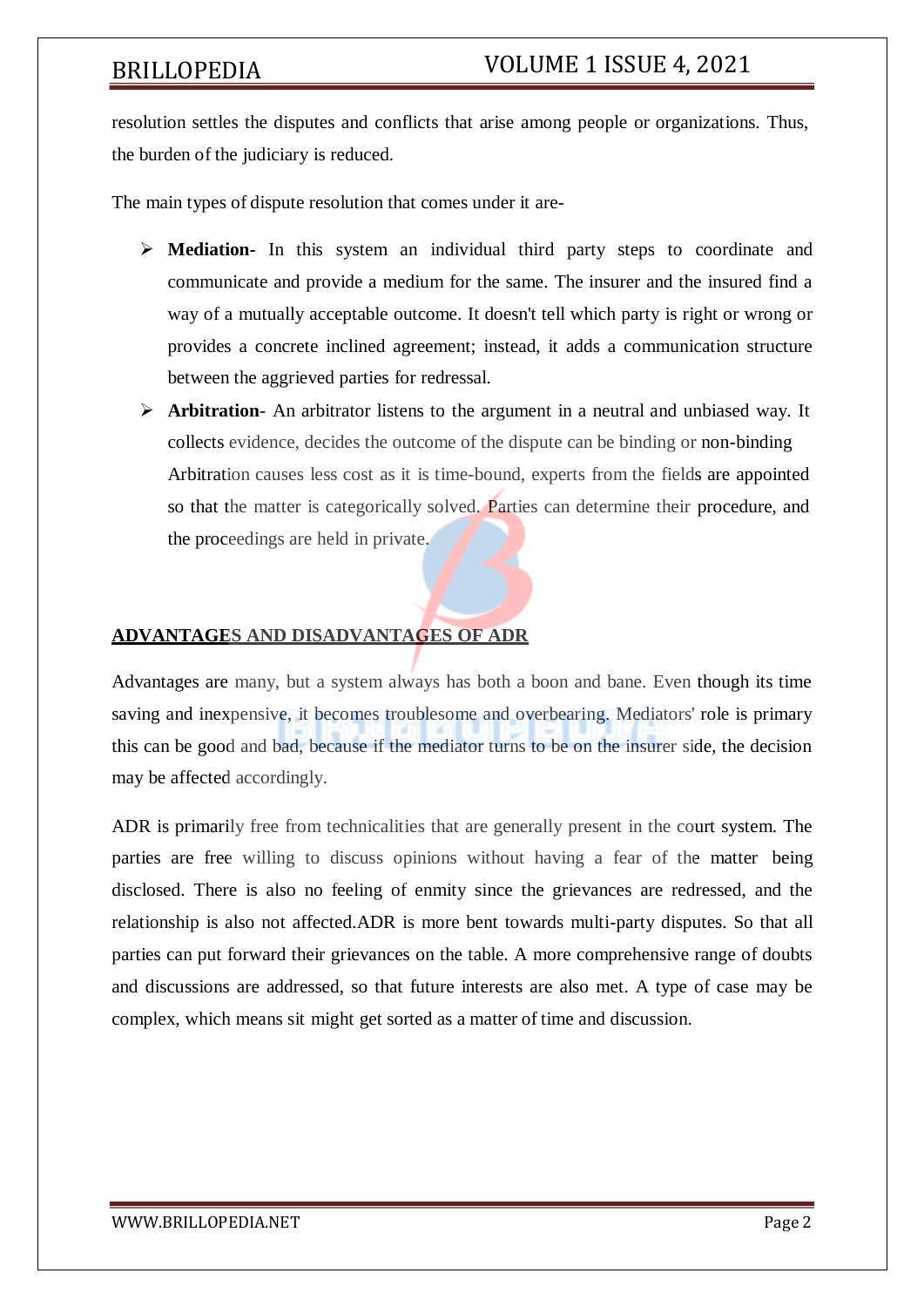# BRILLOPEDIA VOLUME 1 ISSUE 4, 2021

### **GENESIS OF ADR**

The 222nd Report of The Law Commission of India through article 39A clearly states that the Constitution has equally provided scope for justice and grievance redressal irrespective of their economic background. Access to justice shall be free from any influence, be it societal, financial, or political. The frequent discrepancies arising during long litigation battles fought in court made way for the arrival of the ADR system of dispute redressal. These reasons prompted the Indian Government to enact Section 89 of the Code of Civil Procedure, 1908, and replace the earlier Arbitration Act, 1940 withThe Arbitration and Conciliation Act 1996, by the mandates of the United Nations Commission on International Trade Law (UNCITRAL).

### **ARBITRATION**

Arbitration and dispute resolution in India is governed by The Arbitration and Conciliation Act, 1996. It is a form of dispute resolution where an independent party is appointed to adjudicate the matter. He has to be unbiased and uninclined towards any party so the dispute can be amicably resolved within a time frame. Huge companies fight such battles outside court, avoiding a long long litigation process. The arbitral resolution can be binding and non-binding depending upon the scope of the request of trial.



- Ad Hoc Arbitration is one where the parties who are in dispute are the ones to decide the proceedings without going to an Arbitral institution. In case one of the parties is reluctant to appoint an arbitrator. Section 11 of The Arbitration and Conciliation Act 1996 will be invoked by the other party them the CJI shall decide who will be the arbitrator.
- Institutional arbitration is one where a neutral party is ready to administer the arbitration. The rules are formulated by the Institutions keeping in mind the type of cases and the possible probable situations that might as well arise.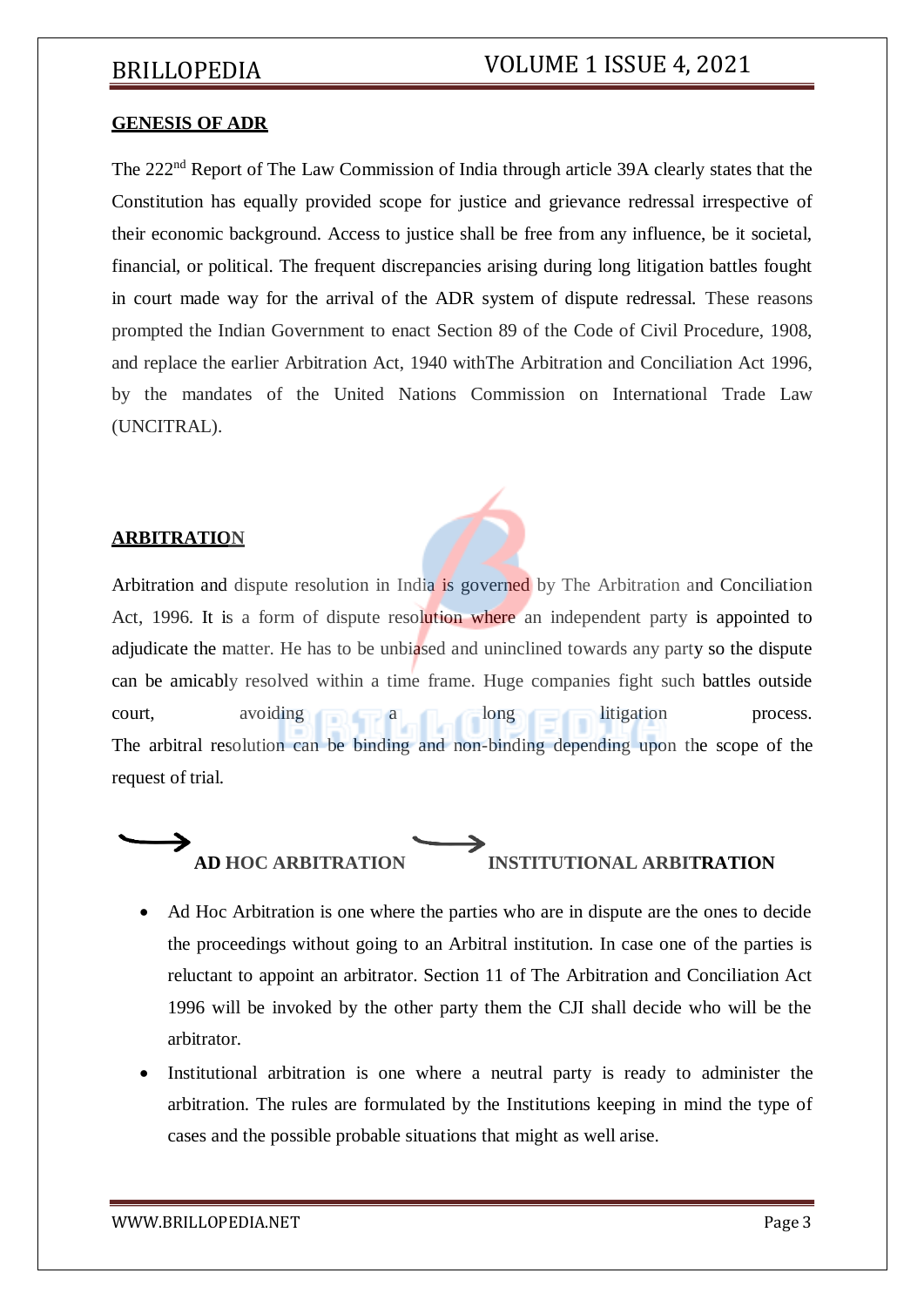## **MEDIATION**

Mediation is a method of dispute resolution, where an amicable decision arises with the help of a 3rd party known as a mediator without a plan of action to the court. It is an intentional or voluntary process, and dissimilar to arbitration, it is more flexible; in this manner, the parties to the dispute are under no obligation to consent to the settlement. Thus an agreement taken through Mediation will be authoritative and binding upon the parties, just as long as they agree to it. There might be occasions where parties are encouraged to adhere to Mediation; nonetheless, under such conditions, the outcome is up to the parties. Thus, Mediation is where the parties are in complete control over their final settlement. Here, the mediator only acts as a facilitator and doesn't interfere in the decision of the particular dispute. Subsequently, it is a mutually beneficial settlement.

In this system of dispute resolution, the neutral party provides a medium of communication and dispute resolution. One of the few characteristics of this type of dispute resolution is that the mediator is not allowed to give an outcome of the dispute or give concrete form. The solution is given mutually, and the agreements are generally non-binding. Parties are in significant control of the mediation process and it is strictly confidential and is kept private to the parties. The parties can even go for trial if they are not satisfied with the mediation process.

# œ

Other forms are conciliation, negotiation, and lokadalats that may be minutely drawn out from the dispute resolution.

## **CONCLUSION**

The Mechanism of Alternate dispute resolution is extremely fascinating to work and research. For a well-rounded and satisfying experience that is less tedious and time-consuming and cost-effective, one should resort to the Alternate Dispute Resolution as a scope to grant easy justice, which can also be non-binding on the parties if they don't wish for it same. Accessibility is one such factor that is not guaranteed in court as it both occupies huge time and live space and money that everyone is not willing to put.

Alternative Dispute Resolution is an excellent method for getting justice. Alternative Dispute Resolution is easy to determine the issue or dispute since the cost is not more, quicker, more